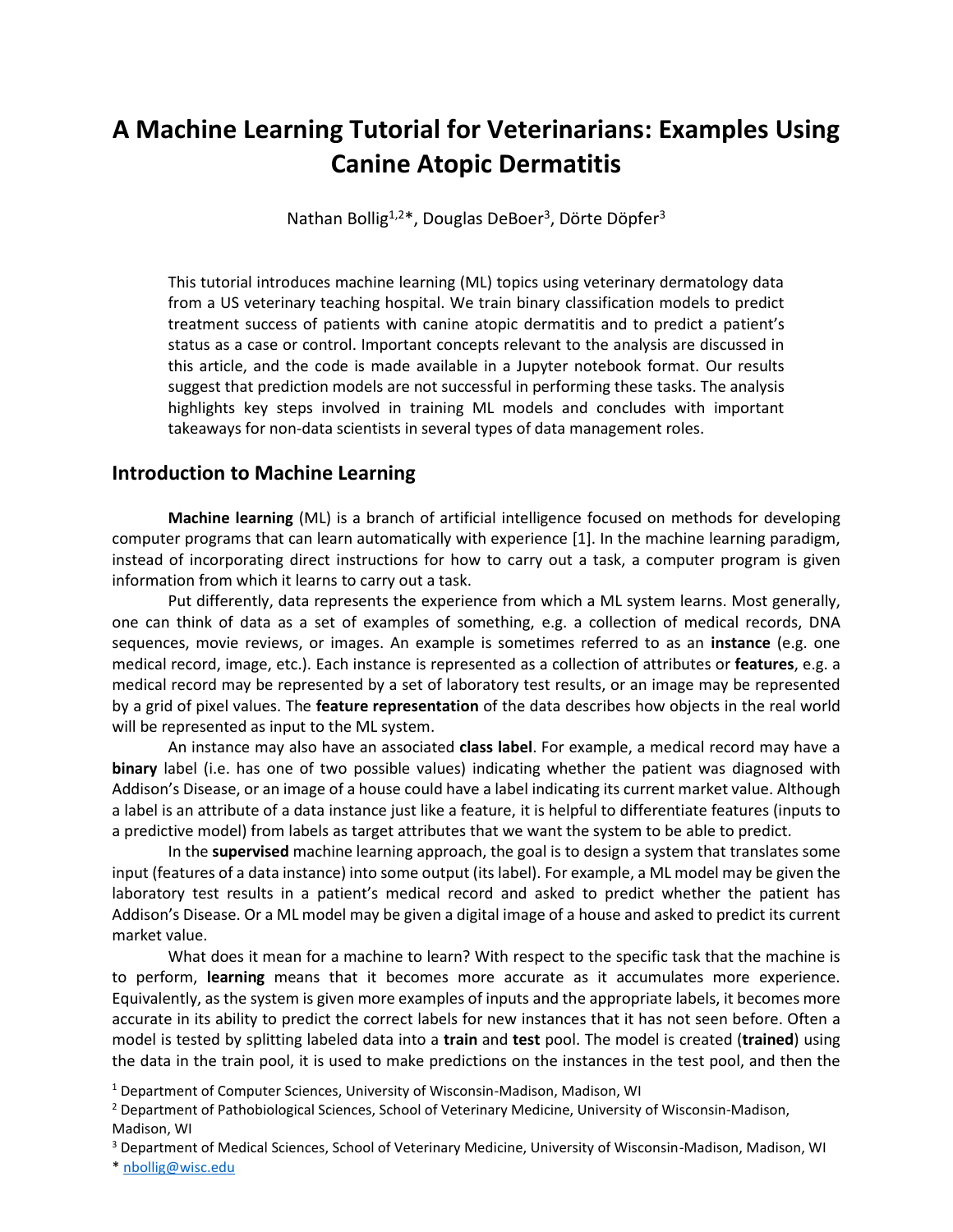model's accuracy is evaluated by comparing the predicted test labels to ground-truth (actual) labels. **Performance scores** or **metrics** other than raw accuracy are common, including **balanced accuracy**, **F1 score**, and **area under receiver-operating characteristic** or **precision-recall curves** (AUC measures).

There are many types of **learning algorithms**, all representing different ways to learn a mathematical function that maps input features to output labels. Common machine learning algorithms, such as **random forests**, **nearest neighbors**, **support vector machines**, **naïve Bayes**, **regression**, and **neural networks**, are simply different approaches for learning such a mathematical function.

This article and accompanying presentation represents an attempt to bring these fundamental principles to life in the context of a simple veterinary data science problem. For a non-technical introduction to ML, references [2] or [3] are recommended. For a deeper introduction, see [1] or [4]. Widely-used terms throughout the ML and data science communities are formatted in bold throughout this paper.

#### **Introduction to Canine Atopic Dermatitis**

Canine atopic dermatitis (CAD) is a common inflammatory skin disease often associated with IgE antibodies targeting environmental allergens [5], and one standard treatment for over 50 years has been allergen specific immunotherapy (ASIT) [6]. In humans and dogs, ASIT is the only type of allergy treatment that can potentially reverse the progression of disease, has long-term efficacy, and is not associated with significant short- or long-term adverse effects [7]. Observational studies report response rates to ASIT (usually measured as at least a 50% improvement in clinical signs) ranging between 50% and 100% [6,8]. Few controlled studies exist, but one placebo-controlled trial of 51 dogs reported a 84% chance of greater than 50% improvement in clinical signs [9].

Modern ASIT is administered as subcutaneous immunotherapy (SCIT) or as sublingual immunotherapy (SLIT). The latter has been a popular treatment of human atopic dermatitis for many years, with studies reporting conflicting measures of efficacy [6]. Based on human studies in Europe, a 2009 position paper published by the World Allergy Organization concluded that SLIT is effective and has a safety profile not worse than SCIT [10], however the use of SLIT in the United States has been limited in people and only recently reported in dogs [11,12]. The efficacy of SLIT needs to be evaluated in canine patients in the US, and further study is needed to characterize factors that could influence treatment outcomes.

Human studies suggest that atopic dermatitis is associated with a parental history [13,14], and that certain ethnicities are more susceptible [15,16], emphasizing that genetics play an important role in the development of this disease. Consistent with this hypothesis, studies on canine populations in Europe have reported breed predilections for canine atopic dermatitis, generally implicating West highland white terriers, Boxers, and other Bulldog breeds [17,18]. In the US, multiple studies have implicated Boxers, Terriers, and other breeds, but regional differences in breed predilection have not been explored. Most importantly, many reports do not compare CAD breed prevalences to the profile of breeds presenting to the veterinary clinic, making it difficult to confidently characterize specific at-risk breeds across locations [19].

Prior to 2001, there had been inconclusive results on the potential association between sex and atopic dermatitis. Studies published after 2001 agree that CAD does not display sex predilection generally [20], although sex was reported as significant within Boxers and Golden retrievers in one study [21].

Environmental factors associated with canine atopic dermatitis have been proposed. Mixed results exist regarding the influence of season of birth. A research group in Sweden found more CAD in dogs born in autumn months [22], but the same group also found a lack of significant association in a later study [18]. To the authors' knowledge, no analysis evaluating the connection between season of birth and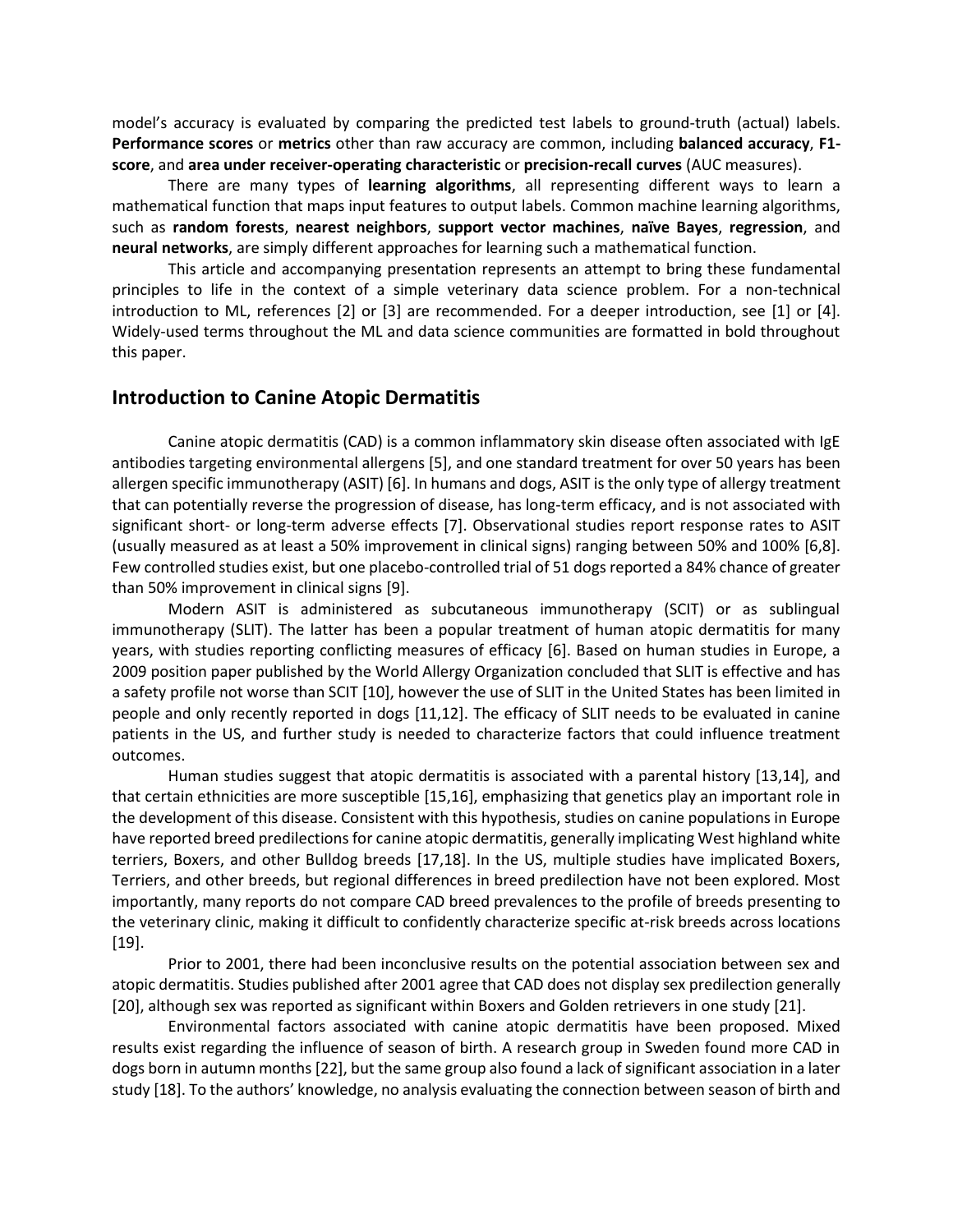CAD has been conducted on a population of dogs in the US. Additionally, the presence of animals in the home has been shown to reduce the risk of atopic dermatitis in people [23–25], and two canine studies indicated that cohabitation with other dogs or cats reduces CAD likelihood [17,26]. This is consistent with the "hygiene hypothesis", a well-characterized correlation in humans between living in an extremely clean environment and increased risk of allergic disease [20]. However, in the case of CAD, more canine studies are needed to separate the effect of environment type from potential region-specific or other confounding factors.

# **Defining a Toy Clinical Problem**

This tutorial will examine clinical data from a US veterinary teaching hospital with the goal of identifying factors predictive of CAD (1) treatment success and (2) case-control status using an ML modeling approach. A positive result would involve showing that some of the available features offer a predictive signal for one or both target variables, i.e. that the inputs can be used to predict the target(s). However, the primary goal of this tutorial is not to obtain and discuss a positive result, but to lay out an overview of how to develop and analyze ML models. Although we encounter mostly negative results, it is hoped that the surrounding discussion will nevertheless provide illuminating insights.

# **Assembling a Data Set**

Clinical data was extracted from the electronic health record (EHR) at the University of Wisconsin Veterinary Medical Teaching Hospital (VMTH). Database queries were executed to generate electronic reports containing clinical data. These reports included nine lists of patients receiving specific medical procedures, one table of all patients, and a table of all visits. Using R statistical computing software [27] operating within the R Studio integrated development environment, these clinical reports were assembled into a data set of cases and controls. All non-canine species were filtered out through a combination of programming and manual review.

Cases were defined based on having received intradermal testing or immunotherapy procedures in the hospital (Figure 1).

| item | CAD Case Definition: 1 and (2 or 3 or 4 or 5 or 6)                           |
|------|------------------------------------------------------------------------------|
| 1    | Canine patient seen by dermatology                                           |
| 2    | Clinical diagnosis is coded as atopic dermatitis                             |
| 3    | Patient has received intradermal testing (procedure 66076)                   |
| 4    | Patient has received intradermal testing - limited (procedure 66013)         |
| 5    | Patient has received serologic allergy testing (procedure 03389)             |
| 6    | Patient has been prescribed immunotherapy treatment (procedures noted below) |

**Figure 1.** Canine atopic dermatitis (CAD) case definition.

Patients treated with allergy shots were identified based on having received an initial allergy shot set. Treatment success was then defined using two variables. First, a binary classifier was generated, such that its value is positive (indicating "treatment success") if and only if a patient received a refill set. Second, as a potential numerical indicator of treatment success, the number of immunotherapy refills was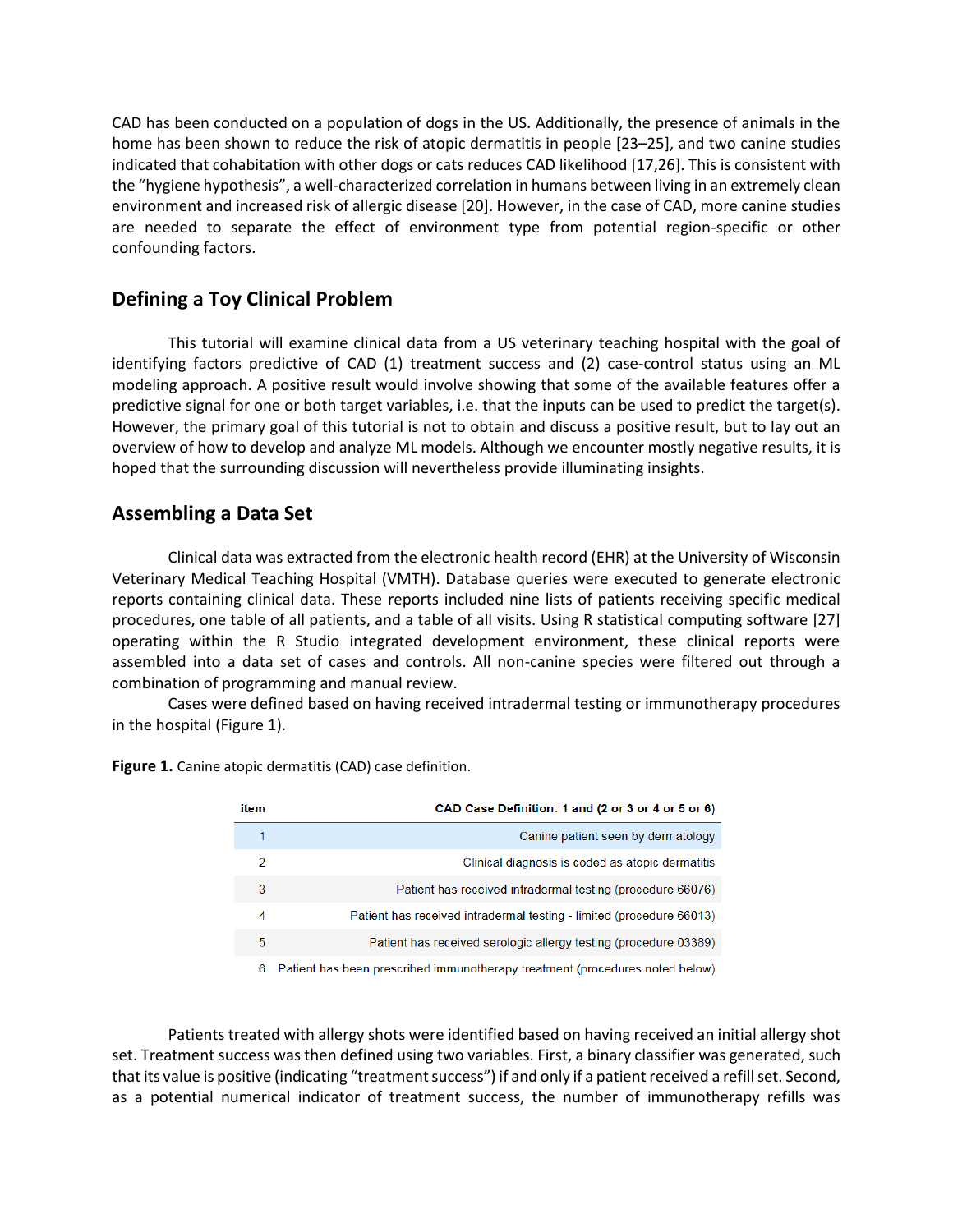calculated. Patients receiving sublingual immunotherapy were identified based on having received an initial sublingual treatment set, and binary and numeric treatment success variables were calculated in the same way, based on refills of sublingual treatment.

Controls were defined as a sample of canine dermatology patients not included in the case group. The data set included the following data on each case and control patient: medical record number, name, breed, sex, ZIP code, date of birth, type of therapy received, date of initial treatment, age of patient at date of initial treatment, and DVM provider code at initial treatment. Initially, many control patients had missing data for breed, sex, date of birth, and ZIP code. Dermatology exam procedure queries were used to recover sex data for these control patients, and a table of the entire VMTH population was used to recover breed, date of birth, and ZIP code. Controls without dermatology exam codes or recoverable data from the full VMTH population table were dropped. Initially, 37% of patient dates of birth were entered with a century of "00" instead of "20", and these were corrected by manual review instead of deleting them from the data set. Two test patients were identified and deleted.

Several variables were computed from the available data. Breeds were manually classified into the following categories: Spaniel, Retriever, Shepherd, Pointer, Hound, Bulldog breed, Terrier, Setter, Northern breed, Poodle, Toy breed, Pinscher, Large breed, Spitz, Mixed breed, Other. ZIP codes were assigned rural-urban continuum codes (RUCC), which characterizes county population numerically from 1 (largest) to 9 (smallest). Ages were categorized as "young" (less than 660 days) and "old" (at least 660 days) based on subjective partitioning of the age distribution. Season of initial treatment and date of birth were defined as winter (December, January, February), spring (March, April, May), summer (June, July, August), or fall (September, October, November).

# **Code Availability**

All code for this tutorial is available in a Jupyter notebook format at: [https://github.com/nathanbollig/ML-for-veterinarians.](https://github.com/nathanbollig/ML-for-veterinarians)

# **Data Preprocessing**

After assembling the raw data set, additional processing tasks are often required to make the data amenable to machine learning. Important data preparation steps include encoding categorial features, formatting, and imputation of missing values. Encoding categorial features refers to replacing strings with a numerical or vector encoding, such as replacing "male", "female", "spayed", and "neutered" with the numbers 1, 2, 3, and 4, respectively (this technique is called **label encoding**). Formatting steps might involve things like taking only the first part of a zip code or converting dates to a common format or representation. Imputation refers to the process of replacing blank values of a feature with a guess, such as the mean of all remaining values. After processing, our dataset had columns as shown in Table 1.

| Table 1. Available features in the processed data set. |  |
|--------------------------------------------------------|--|
|--------------------------------------------------------|--|

| breed cat | Patient breed (Spaniel, Retriever, Shepherd, Pointer,<br>Hound, Bulldog breed, Terrier, Setter, Northern<br>breed, Poodle, Toy breed, Pinscher, Large breed,<br>Spitz, Mixed breed, Other) |  |
|-----------|--------------------------------------------------------------------------------------------------------------------------------------------------------------------------------------------|--|
| sex       | Patient sex (female, male, neutered, spayed)                                                                                                                                               |  |
| zip       | ZIP code for patient address                                                                                                                                                               |  |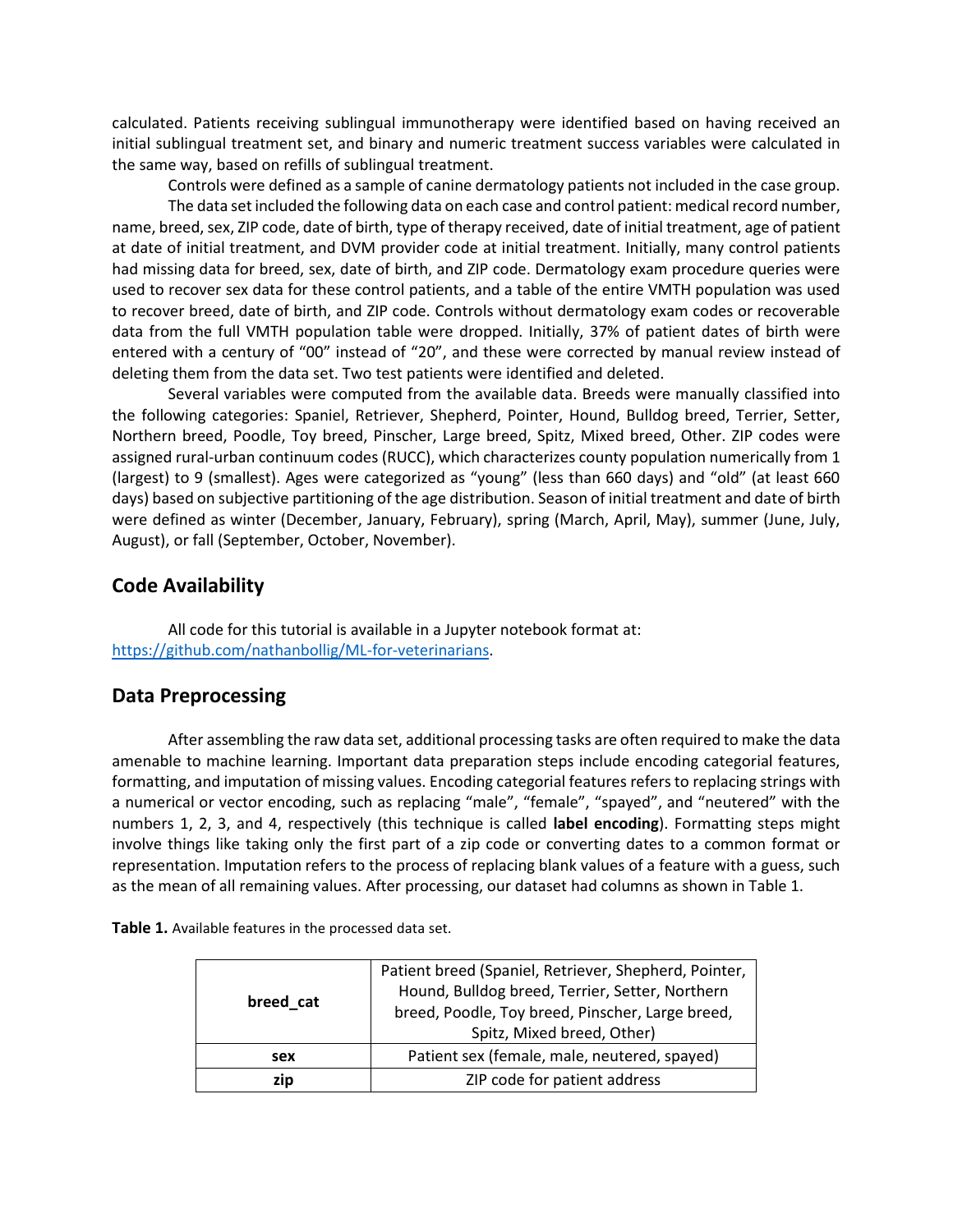|                   | Rural-urban continuum codes (RUCC) characterizes       |  |  |
|-------------------|--------------------------------------------------------|--|--|
| <b>RUCC</b>       | county population numerically from 1 (largest) to 9    |  |  |
|                   | (smallest)                                             |  |  |
| case              | Case (1) or control (0)                                |  |  |
| dob               | POSIX timestamp of patient date of birth               |  |  |
| therapy           | Patient therapy (allergy shot, sublingual, or none)    |  |  |
| first_proc_date   | POSIX timestamp of patient's first treatment date      |  |  |
| first_proc_season | Season of patient's first season                       |  |  |
| age_days          | Patient age at day of first treatment                  |  |  |
|                   | Ages are categorized as 1 ("young", less than 660      |  |  |
| age_cat           | days) and 2 ("old", at least 660 days)                 |  |  |
| first_dvm_code    | Numerical code representing attending DVM at first     |  |  |
|                   | treatment                                              |  |  |
|                   | Treatment success (1) or failure (0), where success is |  |  |
| tx_success        | defined by patient returns > 0                         |  |  |
| returns           | Number of return visits after initial treatment        |  |  |
| dob_season        | Season of patient's date of birth                      |  |  |

# **Modeling a Prediction Task**

#### **Identifying outcome variable and candidate features**

In the first part of this tutorial, we will create machine learning models to predict the tx success outcome for a patient using the other variables as input features. In particular, we will ensure that the input representation of each patient does not include the tx success variable, and since the tx success is defined by the number of returns we need to ensure that the returns variable is also excluded from the list of input features

There are 411 cases in our data set for which treatment success data was available, and the treatment success rate was computed to be 74%.

We can visualize the data in the following way. The inputs can be organized into a large matrix *X*  where each row represents a patient (a data instance) and each column represents a feature of that patient. There are 411 rows because there are 411 patients. There are 13 columns because there are 13 available features. We also need to keep track of the outcomes, e.g. as a list of values of  $tx\_success$ corresponding to the rows in *X*.

#### **Univariate feature selection**

A common technique in machine learning is **feature selection.** This refers to the process of removing features, which sometimes leads to a better-performing or more accurate model. It can also be easier to interpret a model that relies on fewer features. If the input data is organized into a matrix *X* as described above, feature selection amounts to the process of removing columns from this matrix.

One of the simplest methods for feature selection is to retain the features that are most strongly associated with the outcome variable. For classification problems, the **chi-squared statistic** and **mutual information** are commonly used to measure the strength of the association between a given feature and the outcome variable. These approaches are univariate because they evaluate each feature independently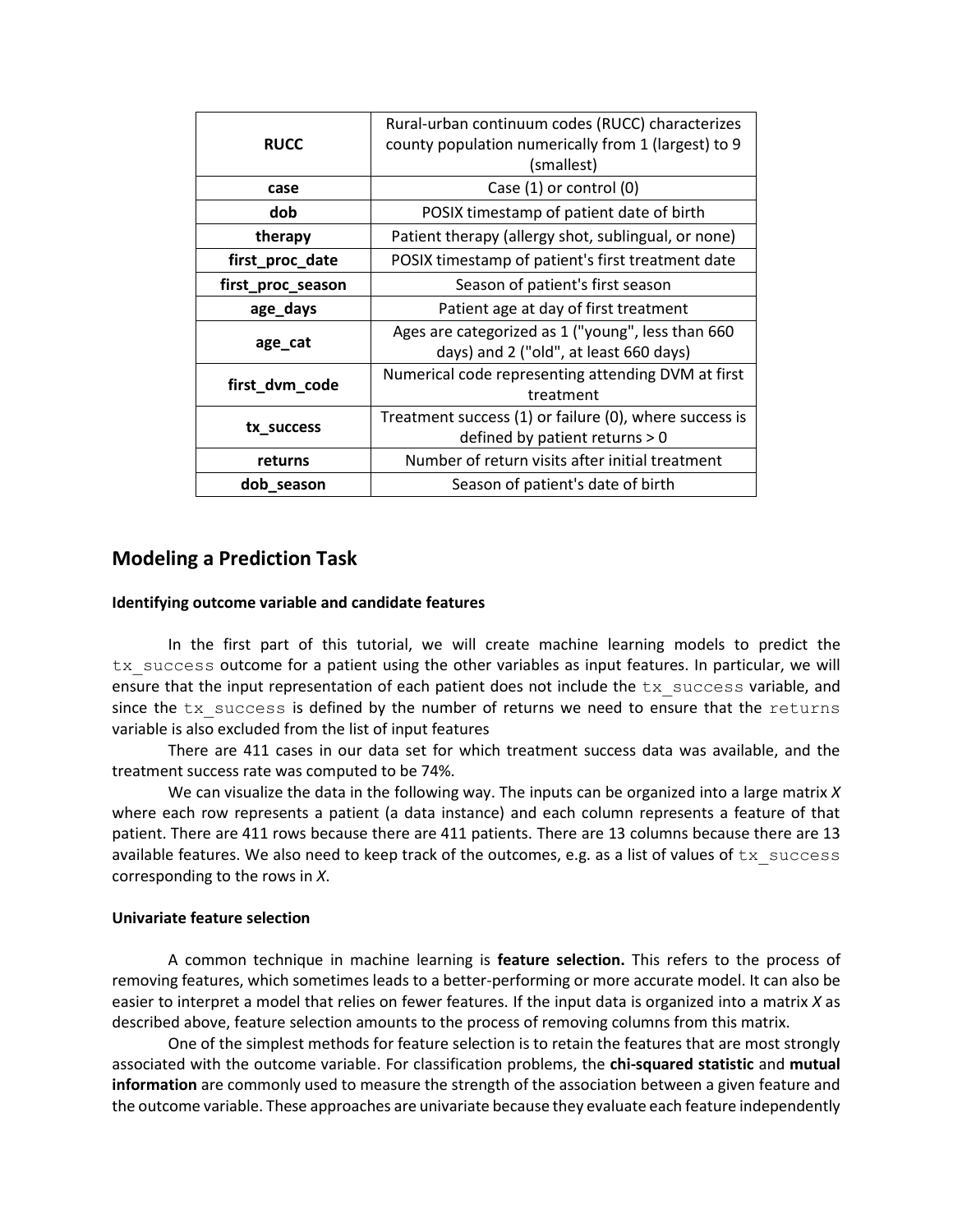from each other feature. Note that if the outcome happens to be a nontrivial function of multiple features, then these statistics may be very small even for important features. Therefore, the results of univariate feature selection should be taken lightly, but we will use this approach for simplicity and because it is supported by additional analysis on this data set.

Table 2 shows the 5 highest features ranked by chi-squared and by mutual information.

| <b>Statistic</b> | <b>Feature</b>  | Value       |
|------------------|-----------------|-------------|
|                  | first proc date | 11830000.00 |
|                  | dob             | 9718000.00  |
| Chi-squared      | zip             | 255.20      |
|                  | age_days        | 26.02       |
|                  | therapy         | 12.16       |
|                  | zip             | 0.06139     |
|                  | first proc date | 0.05053     |
| <b>Mutual</b>    | therapy         | 0.04262     |
| information      |                 |             |
|                  | first_dvm_code  | 0.03187     |
|                  | sex             | 0.02841     |

Table 2. Highest ranked features based on univariate comparison with the tx success outcome variable.

Based on this information, we will restrict ourselves to at most the following features when training our ML models: first proc date, zip, dob, breed cat, and therapy. Our input data array *X* now contains 411 rows and 5 columns. However, before training a model we first should look for any strong correlations between the candidate input features, by measuring the **correlation coefficient**  between pairs of columns. When this is done, there is unsurprisingly a strong correlation between dob and first proc date. We will remove the dob feature as well, leaving now only first proc date, zip, breed cat, and therapy as the final features.

The above decisions reflect a subjective interpretation of crude statistics, and it would have been reasonable to remove fewer features or even to include all features for model training. In the foregoing analysis, the impact of feature selection was to significantly reduce the run time of experiments without otherwise changing the results significantly.

# **Evaluating Model Performance**

As explained in the introduction, data is typically split into a training set and testing set. This serves the important purpose of guaranteeing that data used to test the model does not appear in the set of data used to train the model, an instance of a problem known as **information leakage.** When information leakage is present, the measured performance of the model can be artificially inflated.

Because data used for training cannot be used for testing, a difficult tradeoff can emerge between having enough training data and enough testing data when analyzing small datasets. When the training set is too small, the learning algorithm may not have enough information to learn a high-quality model that will perform well on novel input. On the other hand, when the test set is too small, the performance score estimated on this data set will be less reliable (i.e. may have higher variance). Another drawback of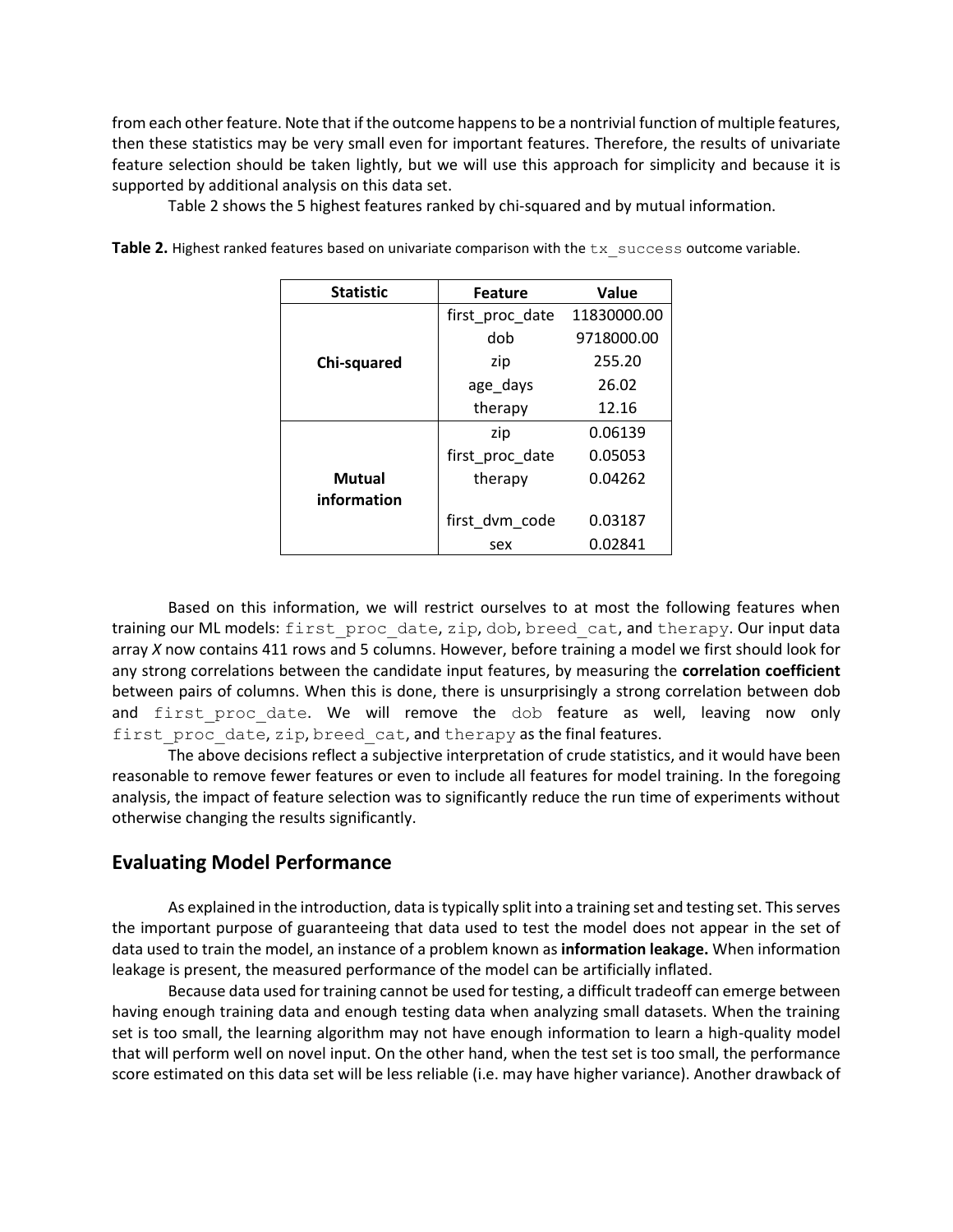splitting data into a single training set and testing set is that the resulting performance on the test set can be highly sensitive to the way that data is allocated between these sets.

A common evaluation technique called **k-fold cross-validation** addresses both problems. In this approach, data is partitioned into *k* subsets (often *k*=5 or 10), and we iteratively reserve one subset for the test set while the remaining *k-*1 subsets are used for training. A total of *k* models is trained (each with a different train and test set and no information leakage), and for each of them we can evaluate its performance on the held-aside test set. At the end of the *k* iterations, we average together the *k*  performance scores to get a composite score. This is a common, data-efficient approach that uses all data for testing and is not reliant on a single train/test split. Note that since multiple models are trained (each with a different training set), the performance score computed by cross-validation evaluates the learning algorithm rather than a specific learned model.

The types of performance scores commonly used to describe the performance of a binary classification model on its test set are summarized in Table 3. The simplest and most familiar metric is **accuracy**, which simply reflects the percentage of the test set on which the model's predictions are correct. Importantly, accuracy can be less informative when the target outcome appears with prevalence significantly different from 50%, a condition known as **class skew**. For example, in our dataset the tx success variable is positive about 74%, reflecting a moderate level of class skew. A model that indiscriminately predicts a positive label for every input, regardless of the values of its features, could for example achieve an accuracy of 74%.

It is often better to take additional factors into account when describing the performance of a binary classifier in the presence of class skew. The classifier's **recall** (or **sensitivity**) describes the proportion of true positive cases that are correctly identified as positive. Its **precision** (or **positive predictive value**) describes the proportion of predicted positive cases that are actually positive. You can see that these two metrics provide complementary information about the classifier's performance: recall indicates how "willing" the classifier is to identify a patient as having a treatment success, and precision indicates how often this positive label is correct. The **F1-score** represents an average of recall and precision. It uses a harmonic rather than arithmetic mean because the result is generally more sensitive to small values of recall and precision than to large values, making the F1-score more conservative than an arithmetic mean of recall and precision.

**Table 3. Performance metrics.** TP – total true positives; TN – total true negatives; FP – total false positives; FN – total false negatives.

| <b>Statistic</b> | <b>Definition</b>                                 |
|------------------|---------------------------------------------------|
| Accuracy         | $(TP + TN) / total$                               |
| Recall           | $TP / (TP + FN)$                                  |
| Precision        | $TP / (TP + FP)$                                  |
| F1 score         | 2 precision $\cdot$ recall / (precision + recall) |

Note that the metrics in Table 3 are based on the notion of a binary classifier whose output is either positive or negative. However, many common ML models for binary classification output a single real number between 0 and 1 that can be calibrated to indicate the model's confidence in a positive prediction. A simple way to interpret this type of output is to treat a prediction as positive if and only if it exceeds the value 0.5. However, it is sometimes useful to consider lowering or raising this threshold to observe the effect on recall, precision, and therefore on the F1-score.

This is a central idea behind the **precision-recall (PR) curve**, which is explained in Box 1. The area under the PR curve (**PR AUC**) is a single number that reflects the precision and recall of the classifier across the full range of possible classification thresholds.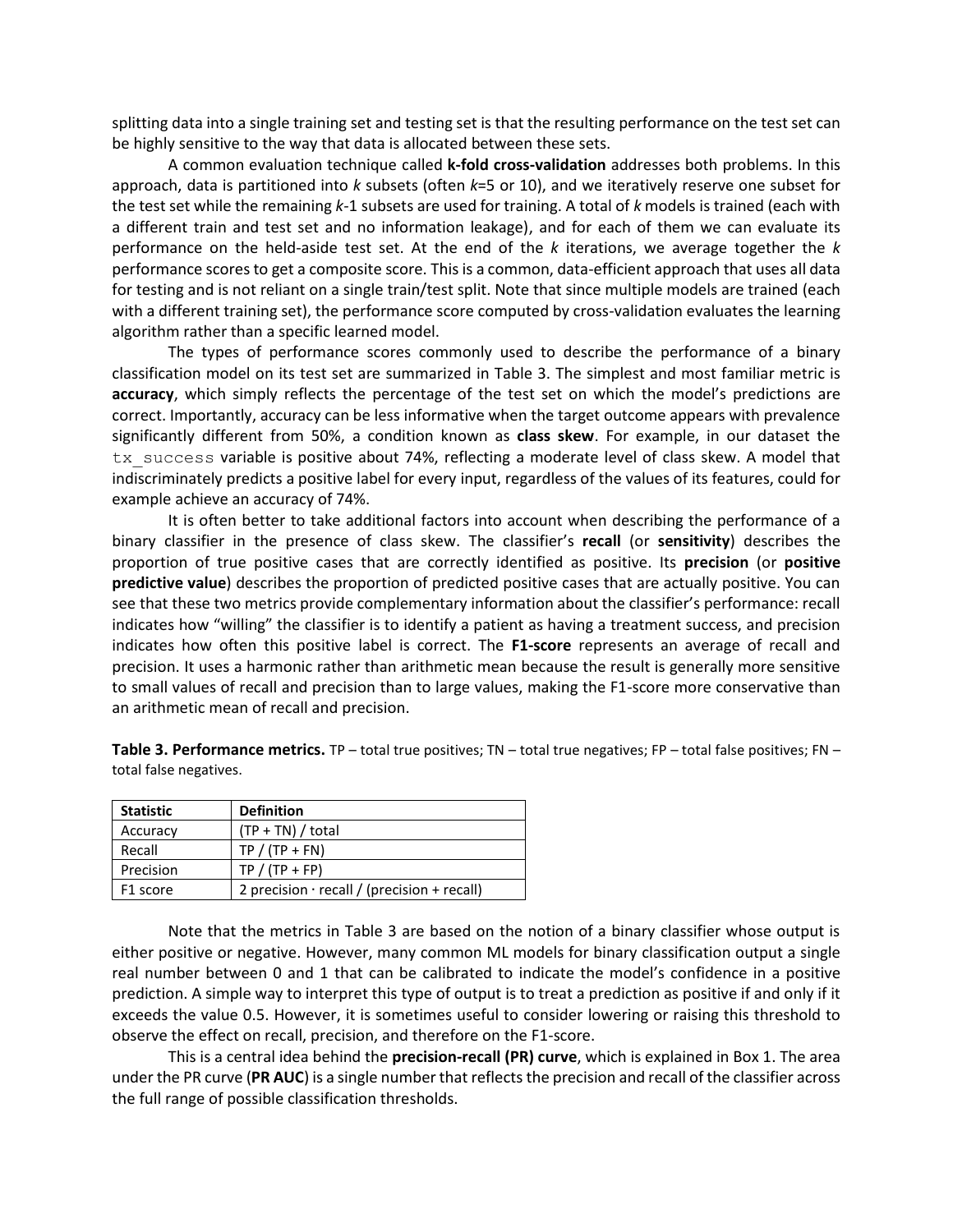#### **Box 1.** Precision-recall curves.

Imagine setting the threshold for a positive prediction at exactly 1. This means that unless the model indicates 100% confidence in a positive prediction, no data instances will be labeled positive by the model. Most likely, the recall is zero and the precision is undefined. Now imagine lowering this threshold until eventually one data point has a prediction probability that exceeds it. This raises the recall from zero to a small number, and results in a precision of either 0 or 1 depending on whether the prediction was correct. As you imagine the threshold continuing to drop and more data points being labeled as positive, the recall continues to increase and precision may first stabilize to a relatively higher value (since the points first labeled as positive have a higher confidence and therefore may be more likely true positive). As the threshold drops below 0.5 and continues to fall, the recall increases further and precision drops as the system begins making many false positive predictions. Once the threshold falls below the smallest prediction probability, the recall is 100% and the precision is equal to the positive class prevalence. In this mental procedure of starting with the threshold at 1 and reducing it toward 0, you have traced out a precision-recall curve from left to right, an example of which is shown below.



Because treatment success occurred in 74% of patients, a classifier that indiscriminately labels patients as having a treatment success is correct 74% of the time on this dataset. This result suggests that the accuracy of a ML model would need to exceed 74% in order to conclude that it is better than a model that effectively does nothing. A priori, it is not obvious what level of F1-score or PR AUC a ML model should exceed in order to conclude that it is extracting a predictive signal. To reason about this, we need to compute the F1-score or PR AUC of a classifier that indiscriminately predicts positive, and compare our ML models' performance to that value. Such a trivial model used for comparison is called a **null** or **noinformation** baseline classifier because it does not use any of the input features to make its prediction. Although there are multiple ways to define null models, the indiscriminately positive classifier is generally considered ideal in precision-recall analysis [28]. We will ignore the accuracy of this baseline classifier since this classifier is not an appropriate baseline for accuracy comparison.

In this tutorial, 95% confidence intervals are computed using **bootstrapping** as in [29,30].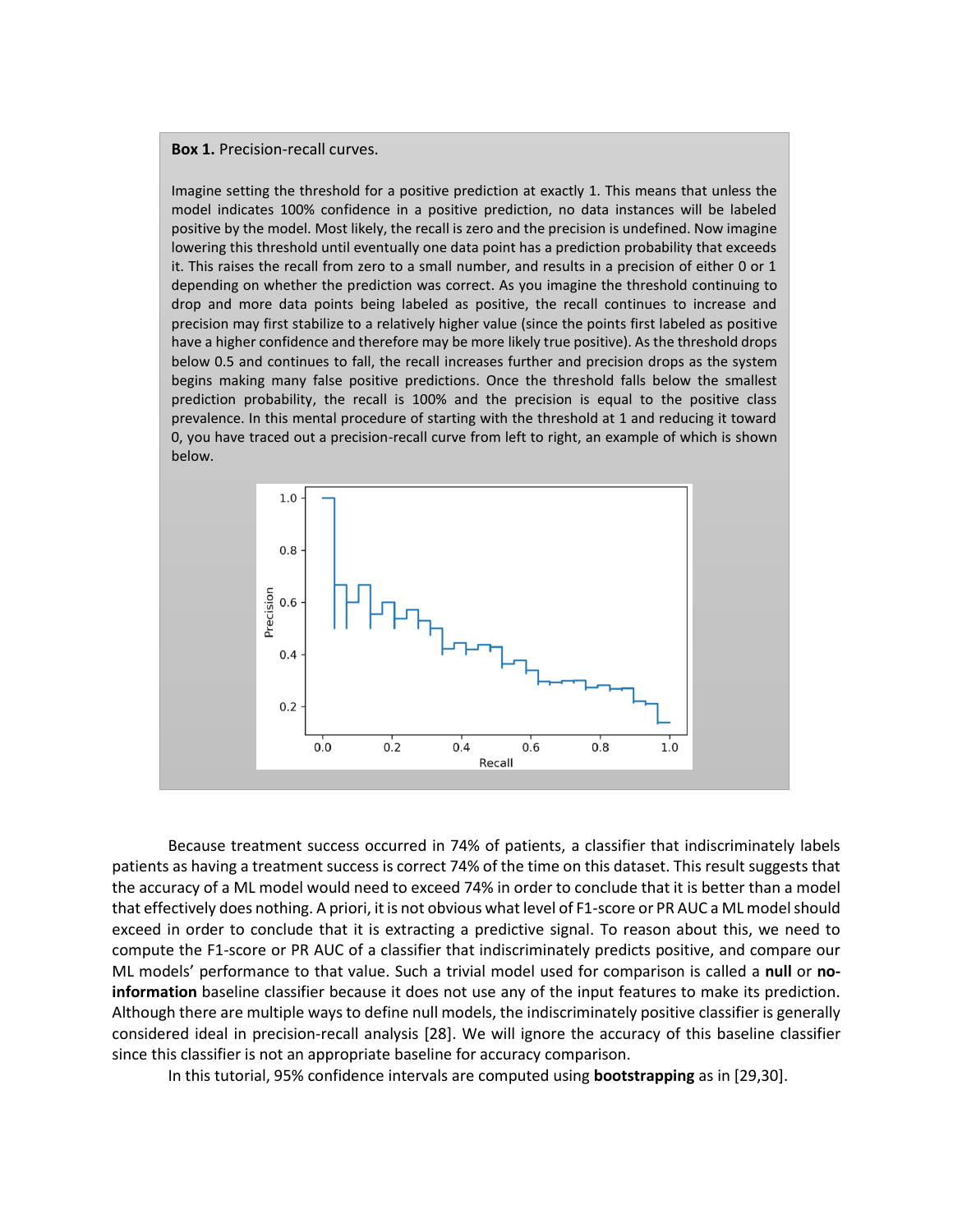# **Comparing Machine Learning Algorithms**

#### **No free lunch**

As explained in the introduction, a machine learning model is nothing more than a mathematical function that maps input (e.g. the features that describe our patients) to some output variable (e.g. the treatment success). Popular **learning algorithms** such as random forests, support vector machines, and neural networks differ widely in how they encode and learn the underlying mathematical function that maps input to predictions.

Why are different types of learning algorithms necessary? Based on a central result of statistical learning theory, we know that there is no universal learning algorithm, i.e. no algorithm that can succeed on all possible learning tasks. More precisely, the theory states that for any learning algorithm there will be a task for which it will fail to learn a successful model, while a different learning algorithm would be successful [31]. An implication of this so-called **no-free-lunch principle** is that it is a good idea to empirically compare multiple learning algorithms to see which performs best for the task at hand.

#### **Hyperparameter tuning**

Some learning algorithms require certain parameters to be specified before starting to train a model. These are called **hyperparameters** to distinguish them from the parameters learned during model training. In some cases, the hyperparameter values can dramatically impact the quality of the learned model, and in other cases they may have a minimal impact. For each learning algorithm, it is typically known from empirical evidence which hyperparameters need to be carefully adjusted in order to optimize the performance of the model.

The process of selecting the value for a hyperparameter is called **hyperparameter tuning**. One approach to tuning a hyperparameter would be to run a 10-fold cross-validation experiment several times, each with a different value of the hyperparameter, and then pick the hyperparameter that results in the best performance score. If multiple hyperparameters need to be tuned, this exploration can be done over all possible combinations of a set of values for each hyperparameter, an approach known as **grid search** (explained further in Box 2)**.** However, it is important to note that using test set performance scores for hyperparameter tuning represents an example of information leakage (since hyperparameters are part of the training input to the learning algorithm).

Ideally, we would utilize a separate **tuning** data set only for hyperparameter tuning and not for final testing of the model. However, in this case there is not enough data to dedicate to a separate tuning set, so we will use an approach called **internal cross-validation.** As explained in Box 2, internal crossvalidation is a method for selecting the training hyperparameters for each of the *k* models in a *k*-fold crossvalidation experiment without creating information leakage and without requiring a dedicated tuning set.

#### **Experiment 1: Predicting treatment success**

We performed 5-fold cross-validation to measure the performance of the following learning algorithms when used to predict CAD treatment success: support vector machine, random forest, decision tree, bagging trees, boosted trees, and logistic regression. The popular machine learning framework scikit learn [32] was used to perform these experiments. We used 5-fold internal cross-validation to perform grid search over a range of common values for each of the algorithm's hyperparameters. More details are available in the Jupyter notebook that accompanies this article.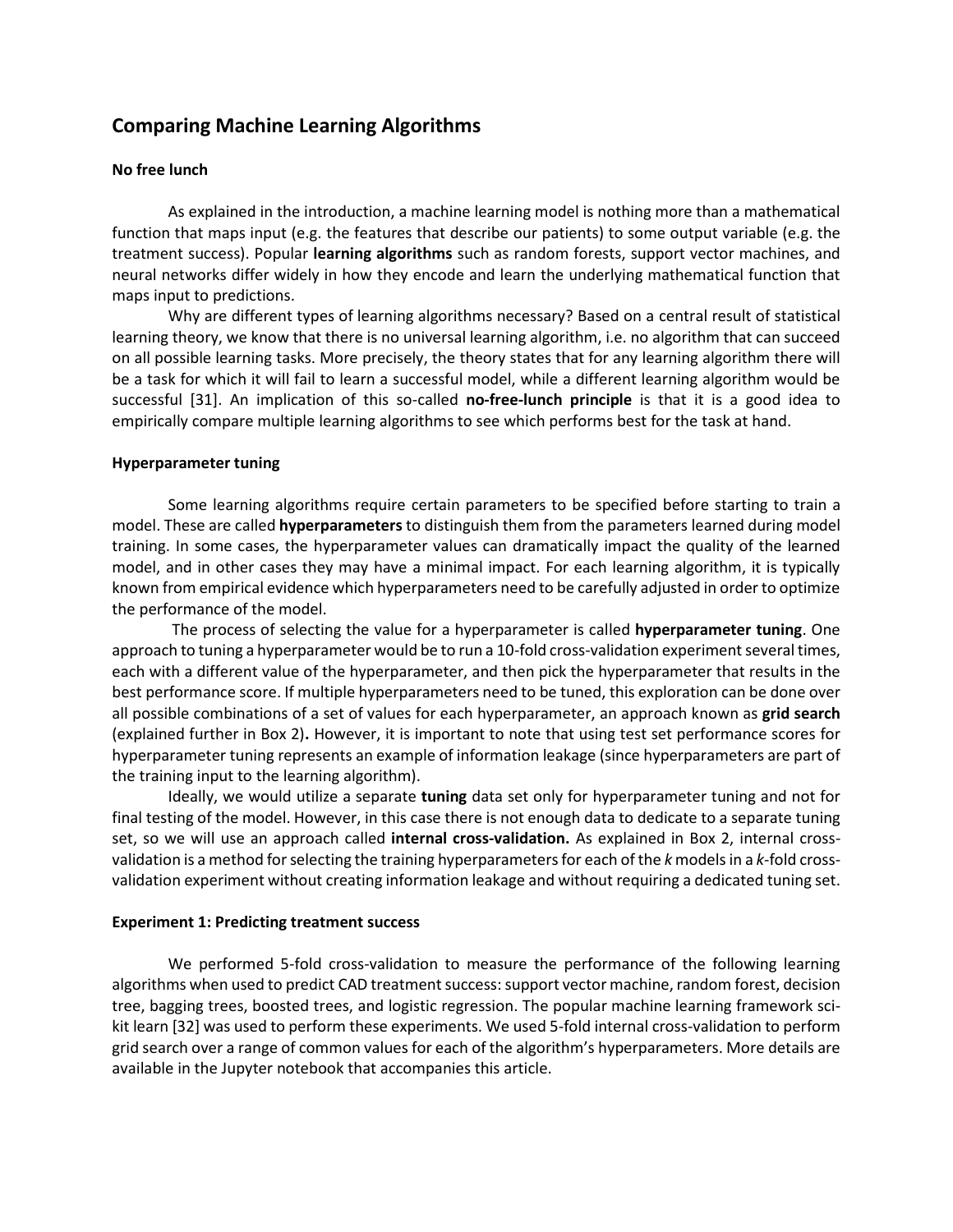**Box 2.** Internal cross-validation and grid search.

Recall that a cross-validation experiment involves iterating through a list of *k* folds, which we will refer to as "outer" folds to distinguish them from the folds established for inner cross-validation.

The outer cross validation experiment begins with specifying a partitioning of the data into *k* subsets, then we do the following.

#### For  $i = 1, ..., k$  do

a. Take the *i*th subset of data as the test set.

b. Take all remaining subsets of data as the training set.

c. Before training a model on the training set, find the best hyperparameters using grid search.

d. Train the model using the hyperparameters selected in Step c.

Step c (grid search) itself represents an iterative calculation. Since grid search is performed using cross-validation, the resulting process is called **internal cross validation**. Importantly, this grid search only uses the *i*th model's training data established in Step b, so the process does not depend on the data that will be used to test the *i*th model.

**Grid search** involves enumerating a list of possible hyperparameter combinations for a given model type. For example, suppose that a random forest model is being trained, and we are considering values of hyperparameter 1 in the set  $\{12, 15, 17\}$ , hyperparameter 2 in  $\{2, 3\}$ , and hyperparameter 3 in {5, 7, 9}. There are 3x2x3 = 18 possible combinations. Each one is evaluated using (internal) cross-validation. The following summarizes what happens in Step c.

For each hyperparameter combination Specify a partitioning of the training set (for the *i*th model) into *n* subsets. Assess performance using *n*-fold cross-validation.

In summary, this procedure involves three nested loops:

Loop over *k* outer cross-validation folds Loop over hyperparameter combinations Loop over *n* inner cross-validation folds

For each outer cross-validation fold, each candidate hyperparameter combination is tested *n* times, resulting in *n* performance scores that can be averaged into a composite score. The hyperparameter combination with the highest composite score is selected and then used for training the *i*th model.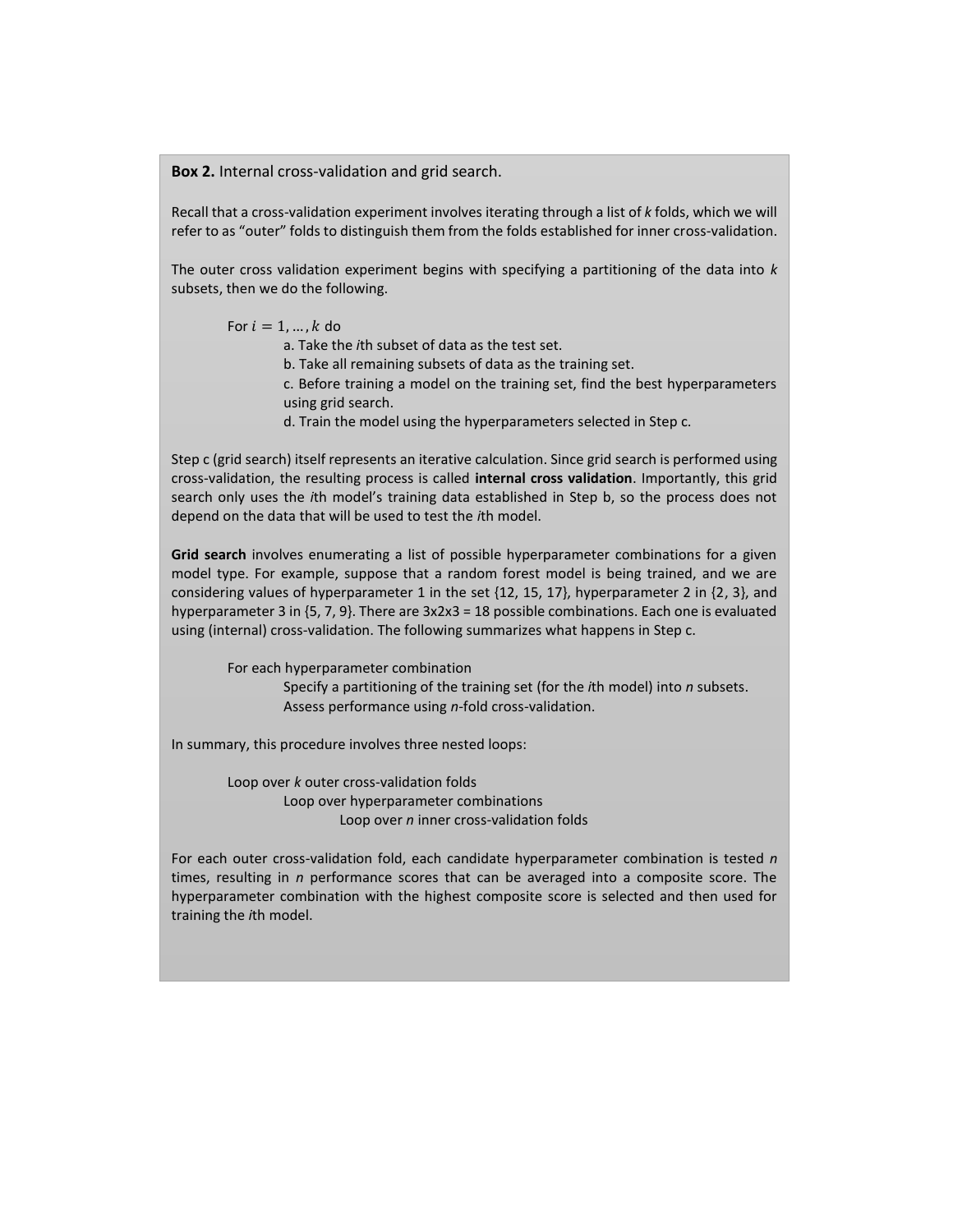The results of this experiment are shown in Table 4 below. We observe that all learning approaches perform at a comparable level, which is not surprising given that these are all known to be successful algorithms for learning classification models. The results of the cross-validation experiment appear promising (PR AUC around 88%), but remember that we need to compare the results against a null baseline as shown also in Table 4. Unfortunately, the baseline model achieves comparable performance to the machine learning models. Therefore, we conclude that none of the machine learning approaches can extract a predictive signal from the available features. In particular, there is no evidence from this data that immunotherapy treatment type is correlated with treatment success.

| Model type             | <b>Accuracy</b>        | F1-score               | <b>PR AUC</b>          |
|------------------------|------------------------|------------------------|------------------------|
| Support vector machine | 0.740(0.698, 0.781)    | 0.851(0.822, 0.879)    | 0.870(0.849, 0.891)    |
| Random forest          | $0.764$ (0.723, 0.803) | $0.862$ (0.835, 0.888) | 0.879(0.857, 0.900)    |
| Decision tree          | 0.747(0.706, 0.788)    | $0.842$ (0.809, 0.872) | 0.880(0.857, 0.903)    |
| <b>Bagging trees</b>   | 0.757(0.715, 0.798)    | 0.852(0.822, 0.879)    | 0.880(0.856, 0.902)    |
| <b>Boosting trees</b>  | 0.736(0.693, 0.779)    | 0.846(0.817, 0.873)    | $0.868$ (0.846, 0.889) |
| Logistic regression    | 0.740(0.696, 0.784)    | 0.851(0.822, 0.877)    | 0.870(0.847, 0.892)    |
| Null baseline          | N/A                    | 0.850(0.822, 0.877)    | 0.870(0.849, 0.891)    |

**Table 4.** Performance of machine learning models and a null baseline on the treatment success prediction task.

#### **Experiment 2: Predicting CAD case vs. control status**

In another experiment, we return to the original data and redefine the binary case variable as the outcome. In other words, we aim now to train a machine learning classifier to predict whether a given patient is a CAD case or control, based on the available features. As in our preparation for experiment 1, we similarly now remove all features relating to immunotherapy treatment, since those would immediately give away the patient's status as a CAD case. The remaining features are: breed cat, sex, zip, RUCC, dob, and dob season. In this setup, we have a case prevalence of 29.2% (657/2249).

Given that the feature set is reasonably small already, we did not perform feature selection for this analysis. We repeated the cross-validation experiment to assess the performance of the same learning algorithms in the CAD case vs. control prediction task, using the specified features. The results, along with the scores for a null baseline classifier, are presented in Table 5.

**Table 5.** Performance of machine learning models and a null baseline on the CAD case vs. control status prediction task. The support vector machine with linear kernel is used to discuss model transparency in the next section.

| Model type                      | <b>Accuracy</b>        | F1-score               | <b>PR AUC</b>        |
|---------------------------------|------------------------|------------------------|----------------------|
| Support vector machine          | 0.870 (0.856, 0.884)   | 0.816(0.795, 0.836)    | 0.843(0.828, 0.858)  |
| Random forest                   | 0.816(0.800, 0.831)    | $0.662$ (0.629, 0.692) | 0.721(0.693, 0.747)  |
| Decision tree                   | 0.803(0.786, 0.819)    | $0.667$ (0.638, 0.695) | 0.715(0.687, 0.740)  |
| <b>Bagging trees</b>            | 0.813(0.797, 0.829)    | 0.659(0.628, 0.690)    | 0.718(0.690, 0.745)  |
| <b>Boosting trees</b>           | 0.881(0.867, 0.895)    | 0.788(0.761, 0.812)    | 0.826(0.804, 0.847)  |
| Logistic regression             | $0.708$ (0.688, 0.727) | 0.000(0.000, 0.000)    | 0.646(0.637, 0.656)  |
| Support vector machine (linear) | 0.459(0.438, 0.479)    | $0.392$ (0.365, 0.419) | 0.504 (0.480, 0.529) |
| Null baseline                   | N/A                    | 0.452(0.431, 0.475)    | 0.646(0.637, 0.655)  |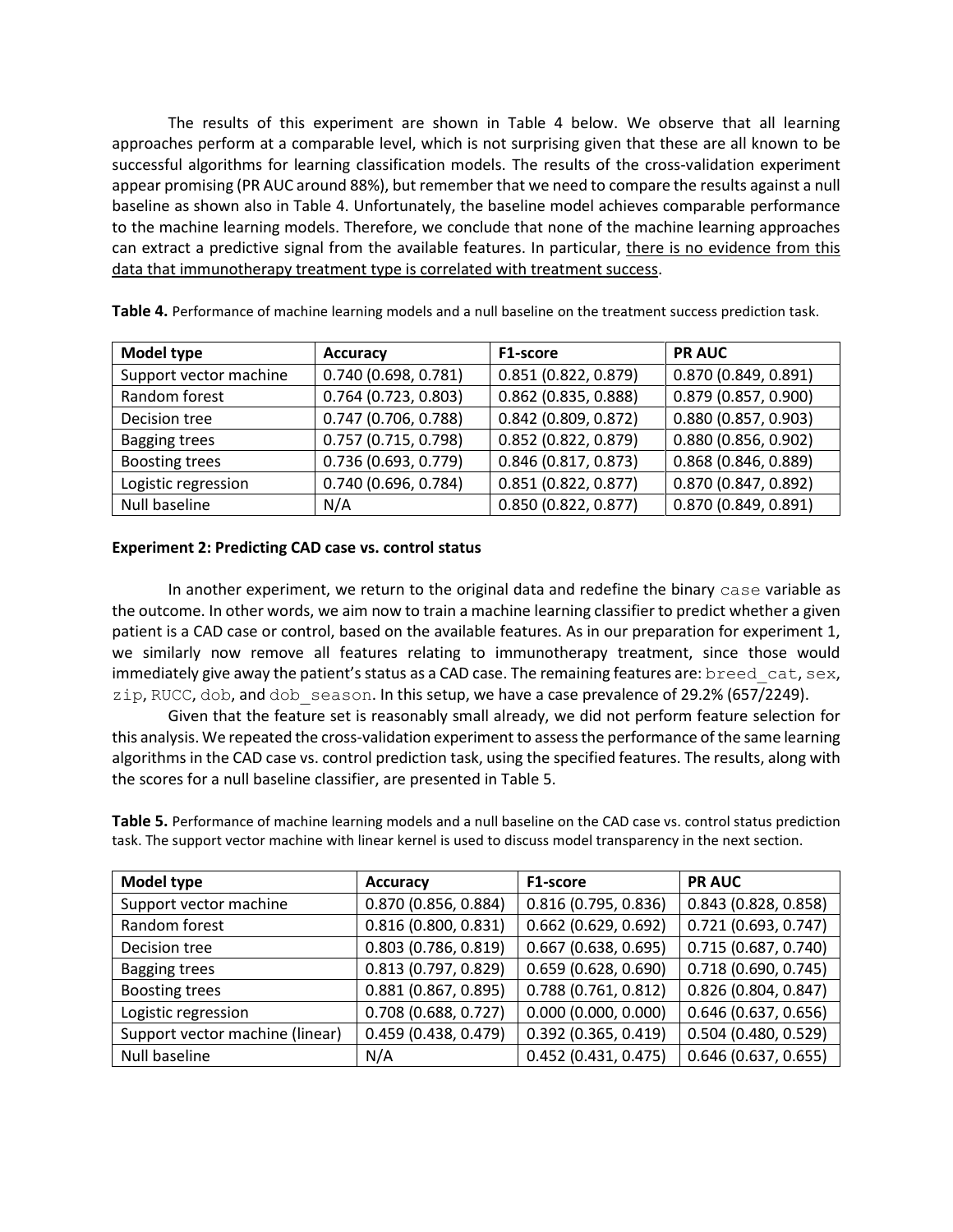The results appear more promising because the ML approaches outperform the baseline classifier with statistical significance, based on the 95% confidence intervals indicated. We conclude that a predictive signal, with respect to predicting CAD case vs. control status, is present in the available features.

#### **Model transparency**

We will analyze the support vector machine, which is one of the most successful machine learning approaches in experiment 2. First, we look at the hyperparameters selected across the five external crossvalidation folds (each one selected by an internal cross-validation loop), and select the best values of their 'cost' and 'gamma' hyperparameters, noting that all models utilized a **radial basis function (RBF)** rather than a linear kernel.

Even without describing what a support vector machine is, what these hyperparameters do, or the difference between a linear and RBF kernel, we can use this example to examine the issue of model **transparency**. For some ML models, like SVM with the linear kernel, it is easy to explain which features are most important for the model when making a prediction (i.e. to measure **feature importance**). It would, for example, be helpful to know that breed cat or sex is considered important by the model, because then we might infer that there is some special relationship between the feature and the outcome. For this reason, SVM with a linear kernel learns a more transparent **white box model**, while SVM with an RBF kernel learns a **black box model**. While there are techniques for extracting feature importance information from black box models, this information can be difficult to obtain and less informative than feature importance derived from more transparent models.

Sometimes the choice of learning algorithm presents a tradeoff between transparency and performance. A linear support vector machine model is highly transparent but scores poorly on this task (Table 5). The RBF kernel allows the SVM to learn more complex, non-linear functions, which results in a less easily interpretable model that has higher performance.

The gradient boosted tree classifier is among the top classifiers in the CAD case vs. control prediction task, and the so-called reduction in **Gini impurity** during training can be used as a measure of feature importance. Following the same approach as above, we can manually examine the selected hyperparameters and infer a reasonable best combination of hyperparameters for training a single model over the entire dataset. We do this and report the resulting feature importance measures in Figure 2.



**Figure 2.** Feature importance for a gradient boosted tree model trained on the entire dataset, measured by the decrease in Gini impurity associated with each feature.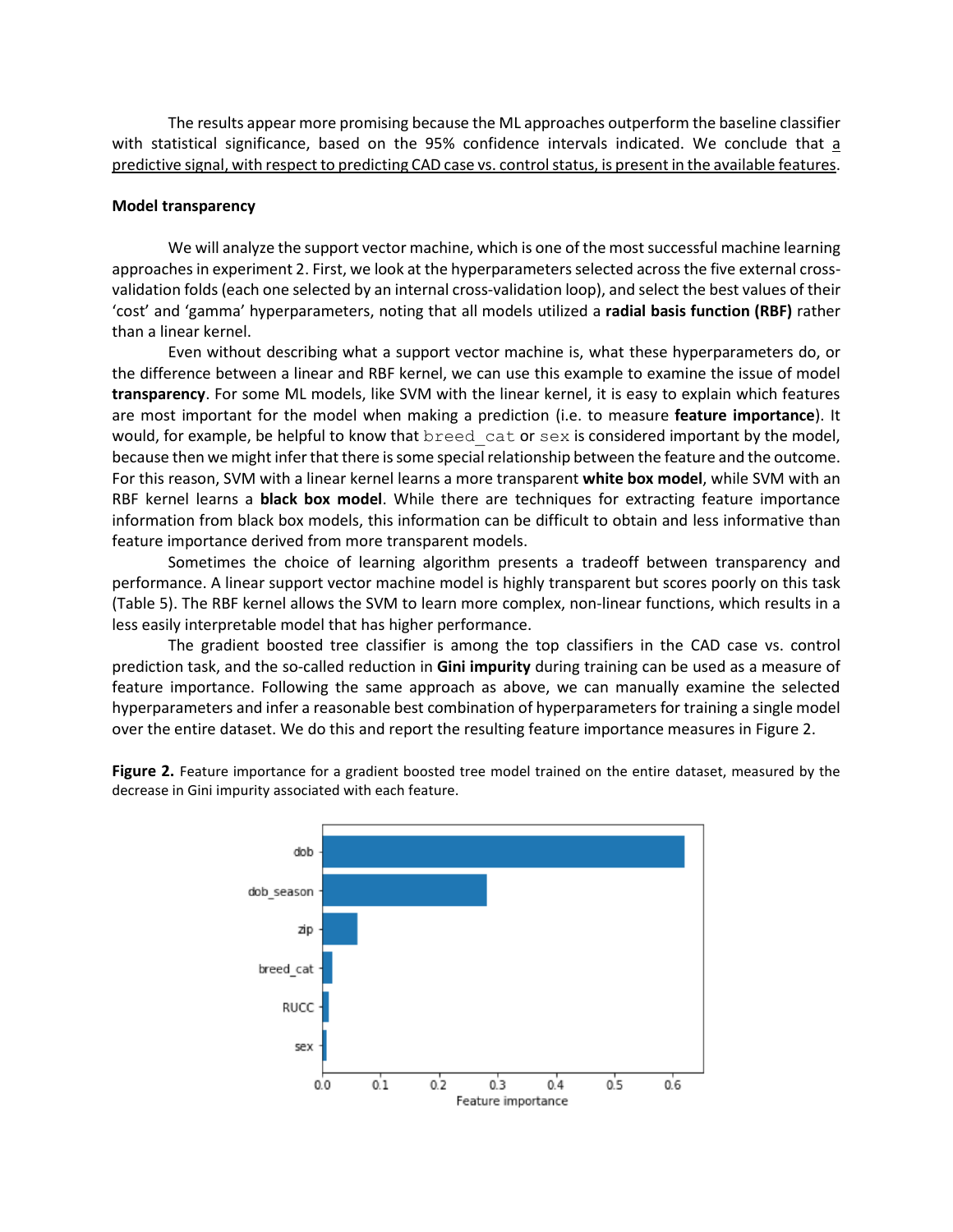Hopefully the reader can appreciate the value of the gradient boosting tree granting easy access to feature importance information. A low-performing, transparent model is generally useless, since we cannot trust the feature importance information it provides. In this case, we are led to form the intriguing hypothesis that dob may have some relevant connection to the patient's CAD case vs. control status. We will explore this hypothesis in the next section.

### **Important Takeaways**

#### **Evaluation methodology is critical**

Every machine learning model needs to be evaluated against a set of real, independent data. There should be no opportunity for the training set to present information to the model about the test set. The test statistic used should be appropriate for the situation (e.g. raw accuracy may not be the best metric). Finally, it is ideal to have confidence intervals or some other measure of variance of the reported values, although this practice is not universal in the machine learning literature.

#### **Feature importance does not designate a linear or causal relationship**

We showed in the last section that the two most important features for the gradient boosted tree model were dob and dob season. It is important to remember that strong importance does not designate a linear relationship between the feature and the log-odds of the case status, as it does in logistic regression. Therefore, for example, we do not conclude that case frequency increases for animals born at a later time, only that there is some relevant signal in the dob feature. Sometimes highly important features correlate negatively with the output variable, or there could be a complex non-linear relationship between the feature and output. Feature importance also does not imply a causal relationship between inputs and outputs.

#### **Do not accept results at face value**

We concluded from experiment 2 that a predictive signal for CAD case vs. control status prediction could be exploited by machine learning. The feature importance analysis of the gradient boosted tree suggested that dob is related strongly to case status. We can explore the relationship between dob and case status by computing the (future) case prevalence for each cohort of patients born in the same month (Figure 3). Surprisingly, this demonstrates a unique historical relationship between dob and eventual case prevalence, in which it appears that all patients born prior to 2001 presented as CAD cases, as did all patients born after 2013. Put differently, in this data set there were no controls born prior to 2001 or after 2013. This pattern seems likely to account for most of the importance of this feature.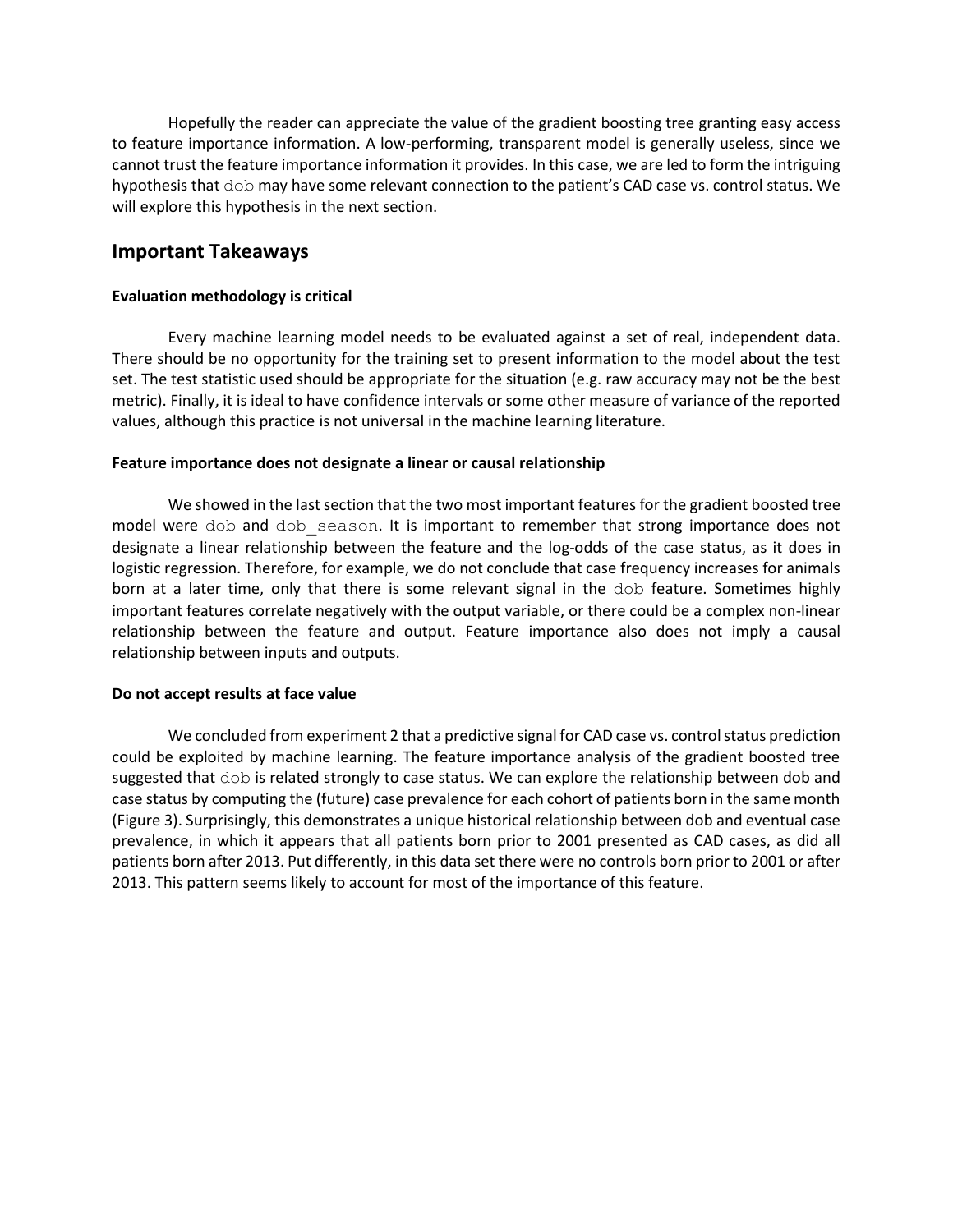**Figure 3.** Future case prevalence for patients separated into cohorts based on month of birth.



The information in Figure 3 should arouse suspicion that something has gone wrong, since this data is clinically unreasonable. Did database queries used to extract controls utilize a smaller date range than those that were used to extract cases? Is there a bug in the code used to generate the data in Figure 3? Is there some extraneous explanation for this pattern, such as changes in clinic population, marketing, or in the underlying database infrastructure? In fact, after some investigation we found that Figure 3 is an accurate representation of the case data used in this tutorial, but that code used to assemble the data set (which was mentioned but not part of this tutorial) contained a bug that inadvertently caused dates in the control group to be incorrectly converted, producing this artifact.

It is worth asking whether the machine learning models are extracting information from other features, or whether this artifact is essential to their apparent success. Therefore, it makes sense to remove dob from the feature set and see if there is predictive signal in the remaining features. Experiment 2 was then repeated, with the results shown in Table 6.

| Model type             | <b>Accuracy</b>        | F1-score            | <b>PR AUC</b>          |
|------------------------|------------------------|---------------------|------------------------|
| Support vector machine | 0.671(0.651, 0.690)    | 0.444(0.410, 0.477) | 0.524(0.495, 0.555)    |
| Random forest          | $0.742$ (0.723, 0.760) | 0.534(0.501, 0.566) | 0.608(0.576, 0.639)    |
| Decision tree          | 0.705 (0.687, 0.723)   | 0.484(0.449, 0.516) | 0.561 (0.530, 0.592)   |
| <b>Bagging trees</b>   | 0.733(0.714, 0.751)    | 0.532(0.498, 0.565) | 0.603(0.570, 0.632)    |
| <b>Boosting trees</b>  | 0.735(0.717, 0.752)    | 0.532(0.497, 0.564) | $0.604$ (0.573, 0.635) |
| Logistic regression    | $0.708$ (0.688, 0.727) | 0.000(0.000, 0.000) | 0.646(0.637, 0.655)    |
| Null baseline          | N/A                    | 0.452(0.431, 0.475) | $0.646$ (0.637, 0.655) |

**Table 6.** Performance of machine learning models and a null baseline on the CAD case vs. control status prediction task, with dob removed from the feature set.

We observe a marked drop in the performance of all models, with most of the performance scores now dropping below those of the baseline classifier. For several of the tree-based ensemble approaches, the F1-score is significantly higher than baseline, but this is not true for the PR AUC. We conclude that a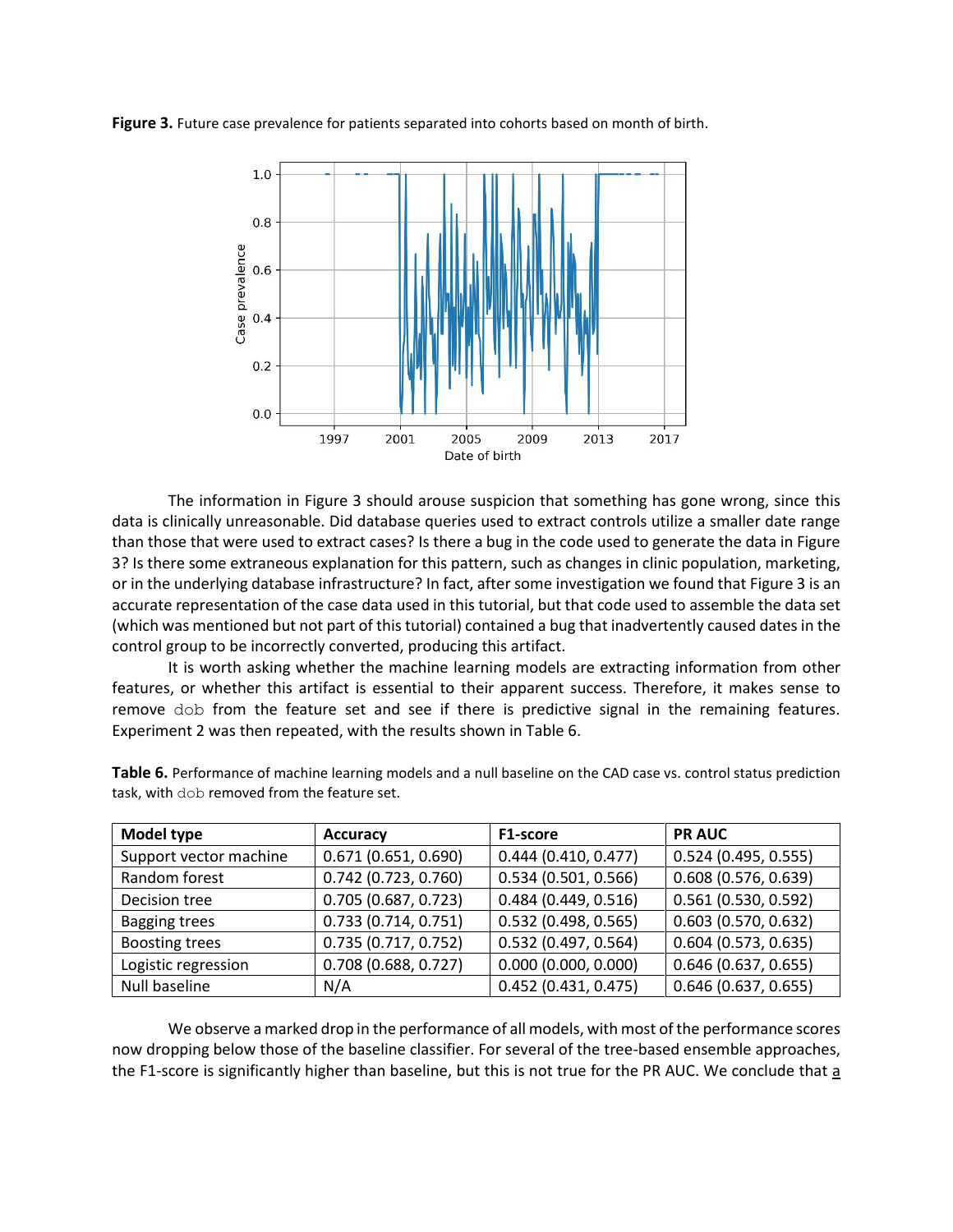### majority, if not all, of the predictive signal relevant to CAD case vs. control prediction is carried in the aberrant dob feature.

A lesson here is to not accept the initial results at face value. It is often advantageous to perform additional low-level analyses, such as to clarify the dynamics of potentially relevant signals, and to ensure that what we observe makes clinical and logical sense. In this case, the strength of the ML models' performance rested heavily on a single feature that was corrupted by data cleaning code upstream to our analysis.

#### **Baselines are often critical for understanding system performance**

Had we not included a null model in our experiments for baseline comparison, we might have been misled by relatively promising performance scores. It is important to remember that when there is class skew in the data set, not only is accuracy misleading, but other measures of performance are difficult to assess without a baseline model for comparison.

There are multiple choices for baseline classifiers. The indiscriminately-positive classifier is often considered the best for precision-recall analysis (F1-score and PR AUC), but is not an ideal baseline for accuracy.

#### **Machine learning cannot solve every problem**

One question that needs to be carefully addressed in any project is whether the training data actually carries signal relevant to the desired prediction task. Imagine trying to train a machine learning model to predict what you have for dinner based on an image of the sky above your house. You could supply all the training data you want – images of the sky, and what you had for dinner that day – but your ML classifier would do little good. (That is, unless what you eat for dinner actually does depend on what the sky looks like.) For machine learning to work, there must be a relationship between the inputs and the output. It is often not clear whether such a relationship exists, and one goal of ML might be to infer such relationships.

#### **Success of data science initiatives depends on quality data management**

Every veterinarian, practice owner, administrator, PIMS developer, and pet owner should advocate for the curation of high-quality animal health data. When data is well-structured, complete, and easily-accessible, it becomes a rich resource that in principle can improve quality of life by increasing our knowledge about a disease or improving the quality and efficiency of veterinary care.

This project demonstrates the importance of storing patient data in a direct, structured format. Although our CAD case definition considered a coded diagnosis, no patients were assigned a coded diagnosis of CAD. This is an example where structured data (using a particular diagnosis code rather than merely a free text description) could have improved our analysis if it were present in the medical record. Analysis of patient data is often significantly hindered by data being stored in the record as free text. If diagnoses were consistently and correctly coded, perhaps using a standard terminology like SNOMED-CT, it would open more possibilities for extracting value and insight.

Similarly, in our project treatment success was defined by the patient returning to the hospital at least one time for a repeat immunotherapy treatment. It would have been better to access a discrete problem list or other chart data that specifically encoded treatment success, since patient returns could be related to marketing or other demographic trends in the clinic population.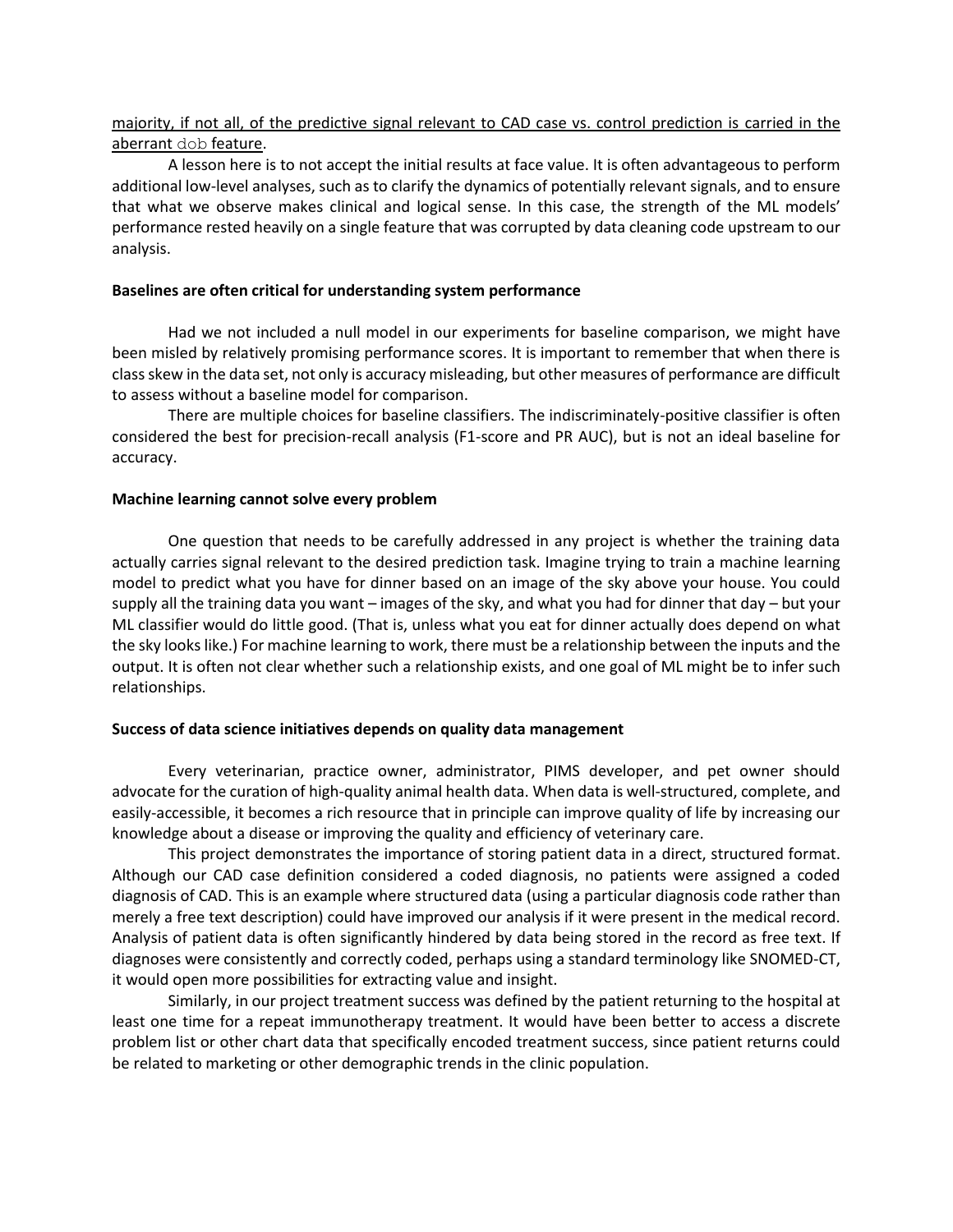Machine learning models require data, but in veterinary clinical informatics applications the data sets we have access to are often relatively small. This dramatically increases the importance of having complete, direct, structured information like diagnoses and problem lists.

#### **Be skeptical and communicate cautiously**

The above subtitle is a warning to anyone reading or communicating about machine learning. Scientists usually recognize the importance of presenting their work without unnecessary fanfare, but it is easy for anyone to get carried away. When we learn about the newest, exciting developments in artificial intelligence, it may create a bias towards expecting machine learning to do unbelievable things. It is important to evaluate each new development with an open mind, and to recognize that a successful machine learning system depends as much on the specific task and the quality and quantity of available data as on the underlying methodology.

### **Conclusion**

The central goal of machine learning is to design systems whose performance on some prediction task improves when given more data. To train a system to predict treatment success for canine atopic dermatitis (CAD), for example, we supplied it with instances of patients that did and did not experience treatment success. A learning algorithm will use this data to form a mathematical function that can predict treatment success using sex, breed, date of birth, and other patient features. We were unable to train a machine learning model to predict treatment success, and this could have been because the outcome is not strongly dependent on any of the available features.

We also trained machine learning models to predict CAD case vs. control status. They performed statistically better than baseline when the date of birth variable was included, but were indistinguishable from baseline when this feature was removed. The success of CAD case vs. control prediction was due to date of birth being corrupted by prior data processing, creating the appearance of an unusual historical relationship between date of birth and case status. Finally, we discussed common pitfalls and addressed data management issues relevant for people not directly involved in ML or data science work.

This toy example allowed us to delve into important concepts that are ubiquitous throughout the data science and machine learning literature. We hope that this tutorial helped to bring these ideas to life. There are many exciting, emerging technologies in veterinary medicine achieving positive results. Now, please consider how you might bring machine learning into your domain of expertise!

### **Acknowledgements**

Many thanks to Rebecca White at the University of Wisconsin School of Veterinary Medicine (SVM) for her assistance extracting and assimilating medical record data. In addition, we are grateful to the 2018 Applied Epidemiology students and SVM staff and faculty who provided feedback on the initial work that led to this project. Thanks also to Mark Craven and Tony Goldberg for their critical input and mentorship.

### **Funding**

NB was supported by the Computation and Informatics in Biology and Medicine Training Program (NLM 5T15LM007359) and the Comparative Biomedical Sciences Training Program (NIH T32OD010423).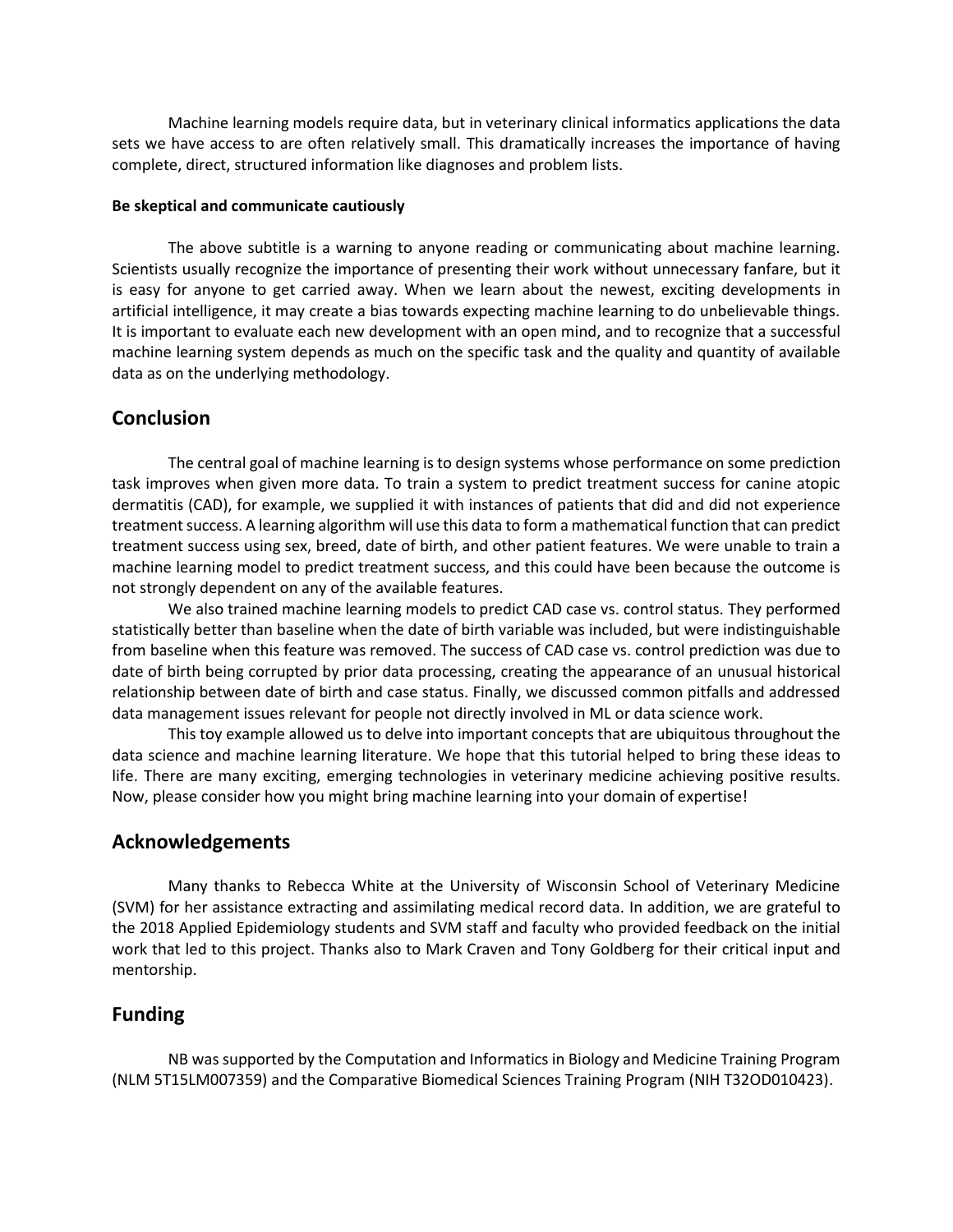# **References**

- 1. Mitchell TM. Machine Learning. 1st edition. New York, NY: McGraw-Hill; 1997.
- 2. AI For Everyone. In: Coursera [Internet]. [cited 13 May 2020]. Available: https://www.coursera.org/learn/ai-for-everyone
- 3. Theobald O. Machine Learning For Absolute Beginners: A Plain English Introduction. 2 edition. Scatterplot Press; 2017.
- 4. James G, Witten D, Hastie T, Tibshirani R. An Introduction to Statistical Learning: with Applications in R. 1st ed. 2013, Corr. 7th printing 2017 edition. Springer; 2013.
- 5. Halliwell R. Revised nomenclature for veterinary allergy. Vet Immunol Immunopathol. 2006;114: 207–208. doi:10.1016/j.vetimm.2006.08.013
- 6. DeBoer DJ. The future of immunotherapy for canine atopic dermatitis: a review. Vet Dermatol. 2017;28: 25-e6. doi:10.1111/vde.12416
- 7. Jacobsen L, Valovirta E. How strong is the evidence that immunotherapy in children prevents the progression of allergy and asthma?: Curr Opin Allergy Clin Immunol. 2007;7: 556–560. doi:10.1097/ACI.0b013e3282f1d67e
- 8. Saridomichelakis MN, Olivry T. An update on the treatment of canine atopic dermatitis. Vet J. 2016;207: 29–37. doi:10.1016/j.tvjl.2015.09.016
- 9. Willemse A, Van den B, Rijnberk A. Effect of hyposensitization on atopic dermatitis in dogs. J Am Vet Med Assoc. 1984;184: 1277–1280.
- 10. Canonica GW, Cox L, Pawankar R, Baena-Cagnani CE, Blaiss M, Bonini S, et al. Sublingual immunotherapy: World Allergy Organization position paper 2013 update. World Allergy Organ J. 2014;7: 51. doi:10.1186/1939-4551-7-6
- 11. DeBoer DJ, Verbrugge M, Morris M. Clinical and immunological responses of dust mite sensitive, atopic dogs to treatment with sublingual immunotherapy (SLIT). Vet Dermatol. 2016;27: 82-e24. doi:10.1111/vde.12284
- 12. Mueller RS, Jensen‐Jarolim E, Roth‐Walter F, Marti E, Janda J, Seida AA, et al. Allergen immunotherapy in people, dogs, cats and horses – differences, similarities and research needs. Allergy. 0. doi:10.1111/all.13464
- 13. Bisgaard H, Halkjær LB, Hinge R, Giwercman C, Palmer C, Silveira L, et al. Risk analysis of early childhood eczema. J Allergy Clin Immunol. 2009;123: 1355-1360.e5. doi:10.1016/j.jaci.2009.03.046
- 14. Shams K, Grindlay DJC, Williams HC. What's new in atopic eczema? An analysis of systematic reviews published in 2009–2010. Clin Exp Dermatol. 2011;36: 573–578. doi:10.1111/j.1365- 2230.2011.04078.x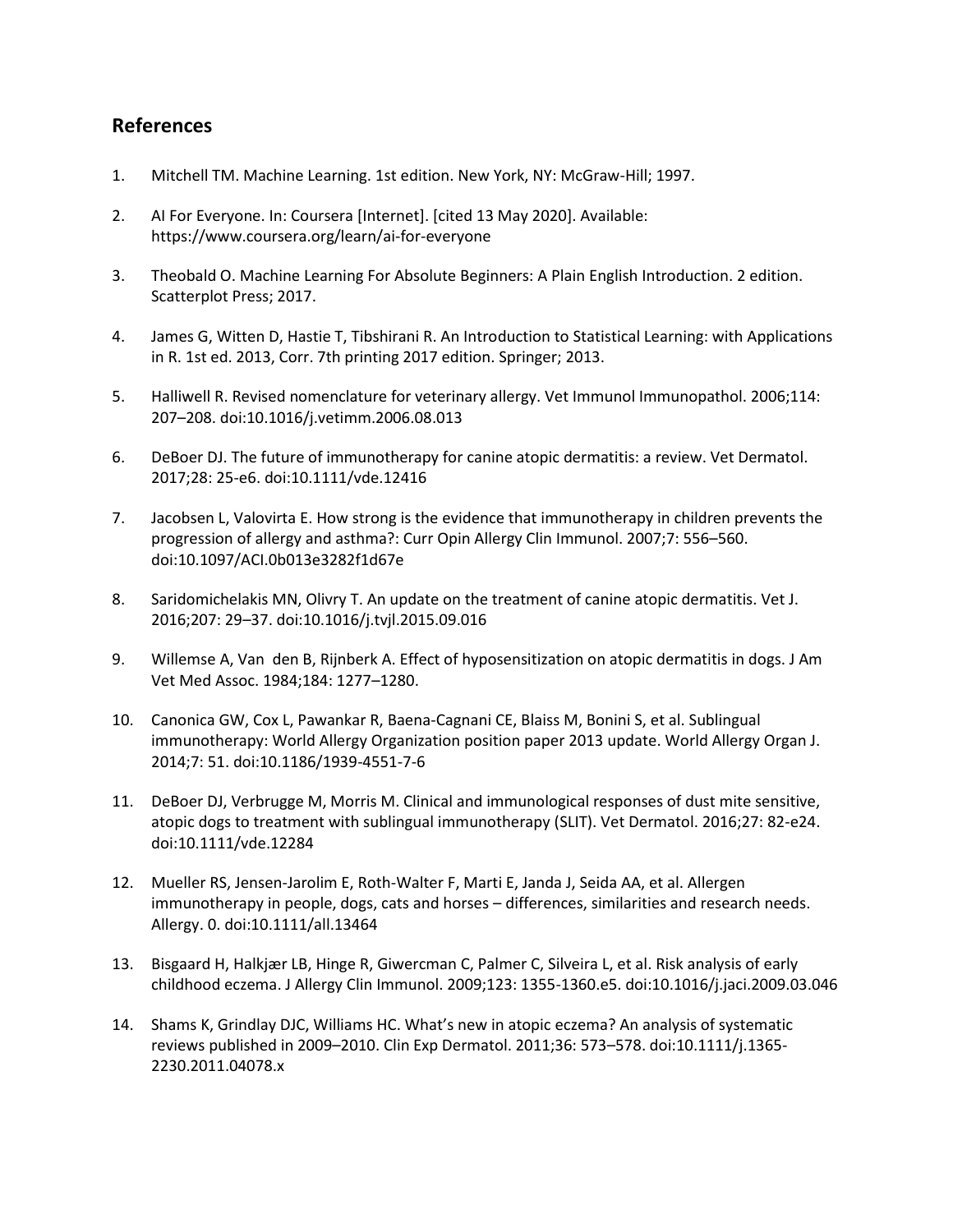- 15. Williams HC, Pembroke AC, Forsdyke H, Boodoo G, Hay RJ, Burney PGJ. London-born black caribbean children are at increased risk of atopic dermatitis. J Am Acad Dermatol. 1995;32: 212– 217. doi:10.1016/0190-9622(95)90128-0
- 16. Torrelo A. Atopic dermatitis in different skin types. What is to know? J Eur Acad Dermatol Venereol. 28: 2–4. doi:10.1111/jdv.12480
- 17. Anturaniemi J, Uusitalo L, Hielm-Björkman A. Environmental and phenotype-related risk factors for owner-reported allergic/atopic skin symptoms and for canine atopic dermatitis verified by veterinarian in a Finnish dog population. PLoS One San Franc. 2017;12: e0178771. doi:http://dx.doi.org.ezproxy.library.wisc.edu/10.1371/journal.pone.0178771
- 18. Nødtvedt A, Bergvall K, Sallander M, Egenvall A, Emanuelson U, Hedhammar Å. A case–control study of risk factors for canine atopic dermatitis among boxer, bullterrier and West Highland white terrier dogs in Sweden. Vet Dermatol. 2007;18: 309–315. doi:10.1111/j.1365-3164.2007.00617.x
- 19. Sousa CA, Marsella R. The ACVD task force on canine atopic dermatitis (II): genetic factors. Vet Immunol Immunopathol. 2001;81: 153–157. doi:10.1016/S0165-2427(01)00297-5
- 20. Bizikova P, Santoro D, Marsella R, Nuttall T, Eisenschenk MNC, Pucheu‐Haston CM. Review: Clinical and histological manifestations of canine atopic dermatitis. Vet Dermatol. 2015;26: 79-e24. doi:10.1111/vde.12196
- 21. Wilhem S, Kovalik M, Favrot C. Breed-associated phenotypes in canine atopic dermatitis. Vet Dermatol. 2011;22: 143–149. doi:10.1111/j.1365-3164.2010.00925.x
- 22. Nødtvedt A, Egenvall A, Bergval K, Hedhammar Å. Incidence of and risk factors for atopic dermatitis in a Swedish population of insured dogs. Vet Rec. 2006;159: 241–246. doi:10.1136/vr.159.8.241
- 23. Flohr C, Pascoe D, Williams HC. Atopic dermatitis and the 'hygiene hypothesis': too clean to be true? Br J Dermatol. 2005;152: 202–216. doi:10.1111/j.1365-2133.2004.06436.x
- 24. Johnson CC, Alford SH. Do animals on the farm and in the home reduce the risk of pediatric atopy?: Curr Opin Allergy Clin Immunol. 2002;2: 133–139. doi:10.1097/00130832-200204000- 00009
- 25. Almqvist C, Garden F, Kemp AS, Li Q, Crisafulli D, Tovey ER, et al. Effects of early cat or dog ownership on sensitisation and asthma in a high-risk cohort without disease-related modification of exposure. Paediatr Perinat Epidemiol. 2010;24: 171–178. doi:10.1111/j.1365- 3016.2010.01095.x
- 26. Meury S, Molitor V, Doherr MG, Roosje P, Leeb T, Hobi S, et al. Role of the environment in the development of canine atopic dermatitis in Labrador and golden retrievers. Vet Dermatol. 2011;22: 327–334. doi:10.1111/j.1365-3164.2010.00950.x
- 27. R Core Team. A language and environment for statistical computing. Vienna, Austria; 2018. Available: https://www.R-project.org/